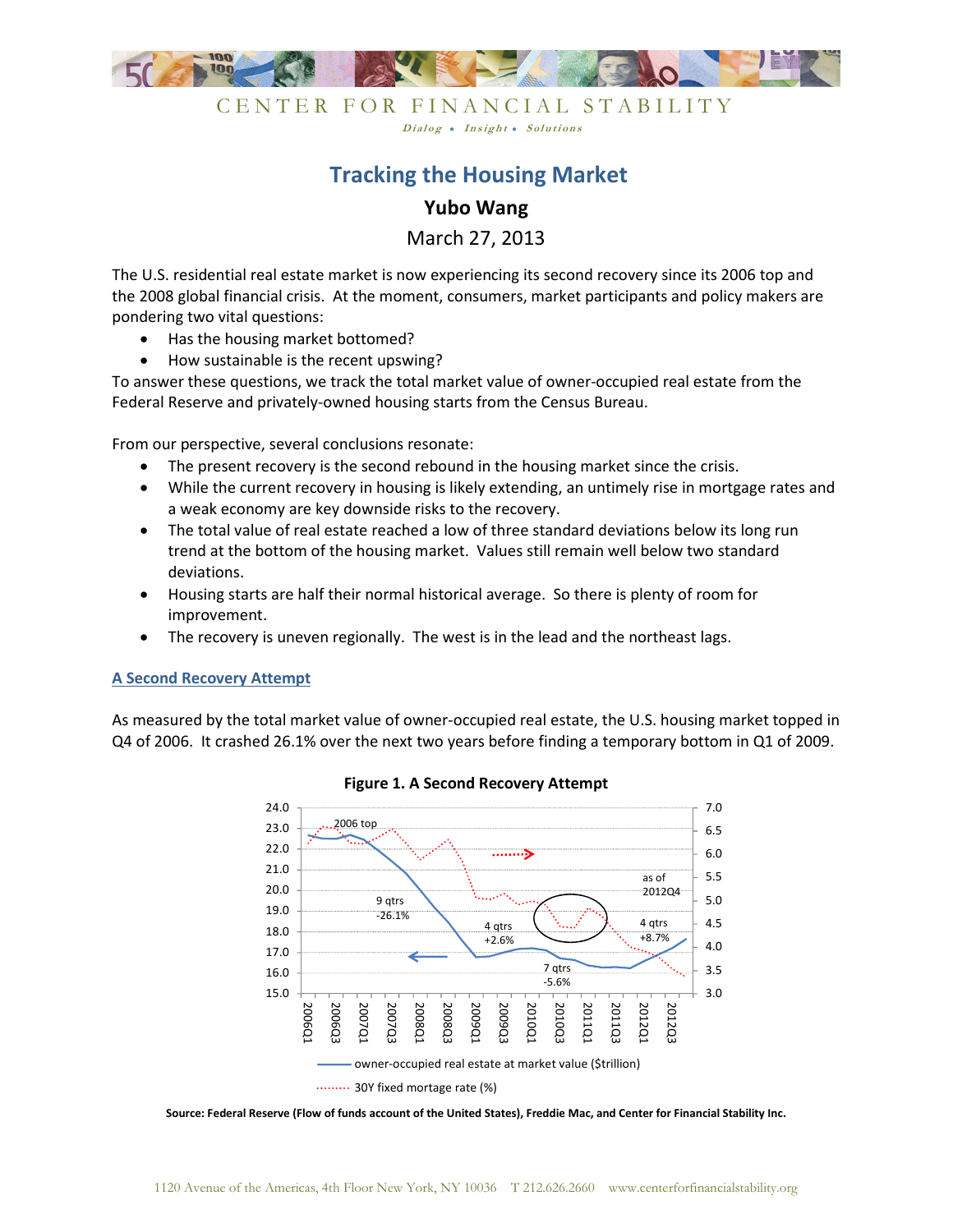

# CENTER FOR FINANCIAL STABILITY Dialog . Insight . Solutions

The first recovery was short lived and relatively weak, lasting one year from 2009Q2 to 2010Q1 and measuring 2.6% in market value. The housing market rolled over with a decline of 5.6% to a fresh low by the end of 2011. Figure 1 shows that in the face of an already waning recovery, an unintended increase in mortgage rates (and treasury yields) in response to the Fed's QE2 program may have tipped the housing market into another prolonged slide. Economic growth had also slowed somewhat for much of 2011. It had taken many quarters of meaningful decline in mortgage rates before the housing market found its latest bottom in Q4 of 2011.

The second recovery began in Q1 of 2012. This upswing, up 8.7% in total market value as of its fourth quarter (2012Q4), is likely extending in 2013.

The ongoing recovery is encouraging. It has now exceeded the unsuccessful 2009-2010 recovery in duration by at least a calendar quarter and in market value by more than twofold.

At the same time, there's much loss to recover and the trajectory of the recovery is still within the realm of a countertrend rebound. The recovery in 2012 represents just 22% and 15% of the total loss in market value to the 2011 low and the 2009 low, respectively.

Our analysis suggests that an untimely rise in mortgage rates and a weak economy are key downside risks to the recovery. If downside risks should materialize, these two episodes of recovery would likely be interpreted as a sideways consolidation in technical terms or essentially a stabilization at present levels.

#### **Long Term Trends**

From a long term perspective, whether recent stabilization represents a nascent bull market or only a bearish consolidation remains to be seen (Figure 2).



# **Figure 2. Long Term Profile**

**Source: Federal Reserve (Flow of funds account of the United States) and Center for Financial Stability Inc.**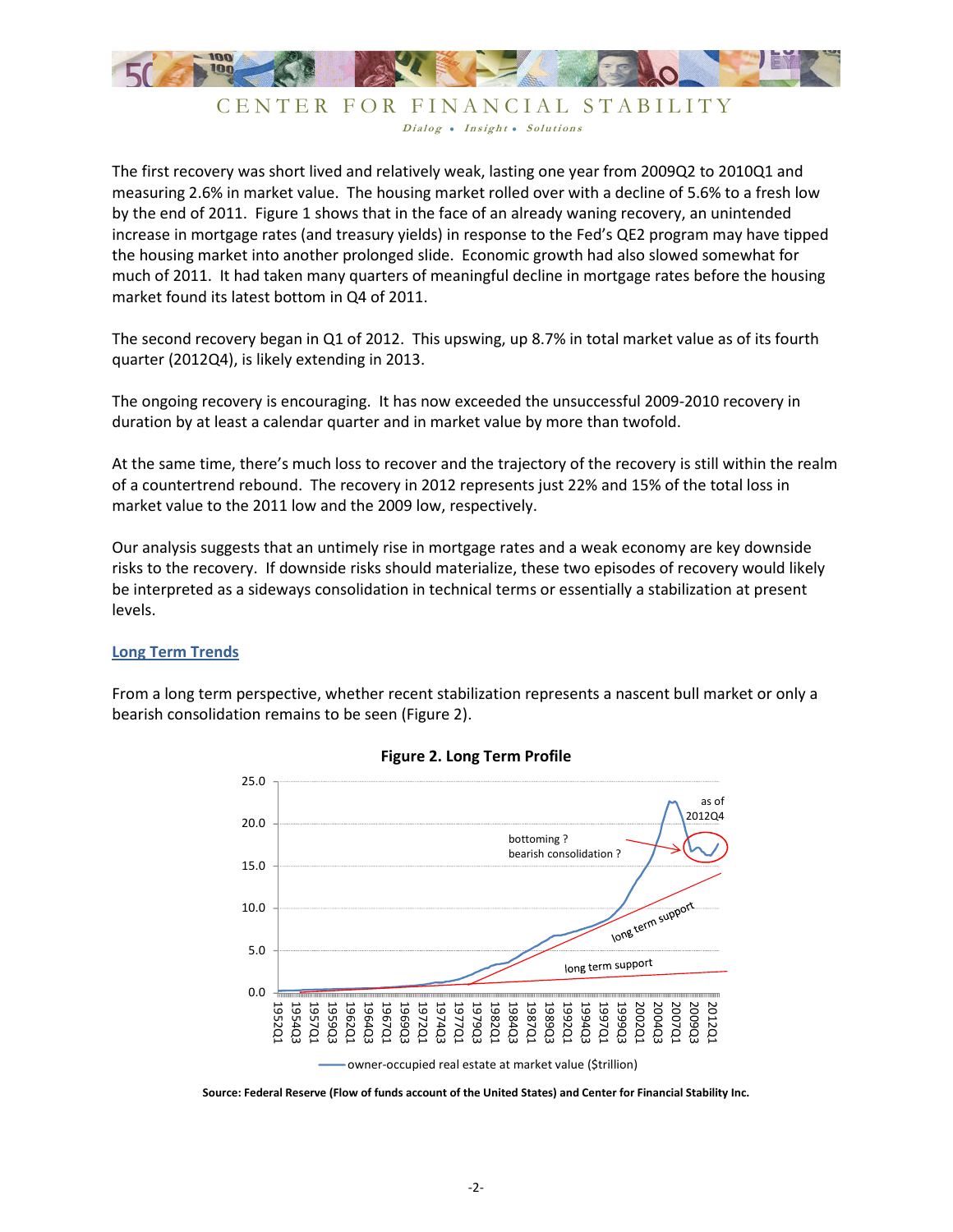

On a log scale, recent low in total market value nearly reached a three standard deviation decline with respect to the long term trend (Figure 3).



**Figure 3. Long Term Trend** 

**Source: Federal Reserve (Flow of funds account of the United States) and Center for Financial Stability Inc.**

Relatively attractive valuation, low mortgage rates and a growing economy are supportive. However, they do not necessarily preclude another dip. Valuations are attractive if one assumes the long term trend continues and the market will not overshoot further to the downside. Low mortgage rates and a slowly growing economy have been present for some time. But responses by the housing sector have been unimpressive so far.

# **Housing Starts**

We track readings of privately-owned housing starts from the Census Bureau to shed light on housing activities. We calculate trailing 12-month total of non-seasonally adjusted starts to avoid potential distortions.

By this measure, housing starts have just recovered to half of their long term historical average. Furthermore, recovery has been uneven geographically, especially for single family units.

# **Half of what it used to be**

Housing starts remain well below the lower-end of their normal historical range (Figure 4). Total housing starts reached 806 thousand units for the 12-month period ending February 2013. The average for years between 1959 and 2006 has been 1.551 million units. By this measure, current levels of starts are about half of their normal long term historical average. For the two episodes of recovery discussed above, housing starts have only increased 36% from 574 thousand units to 781 thousand units over the initial 12 months.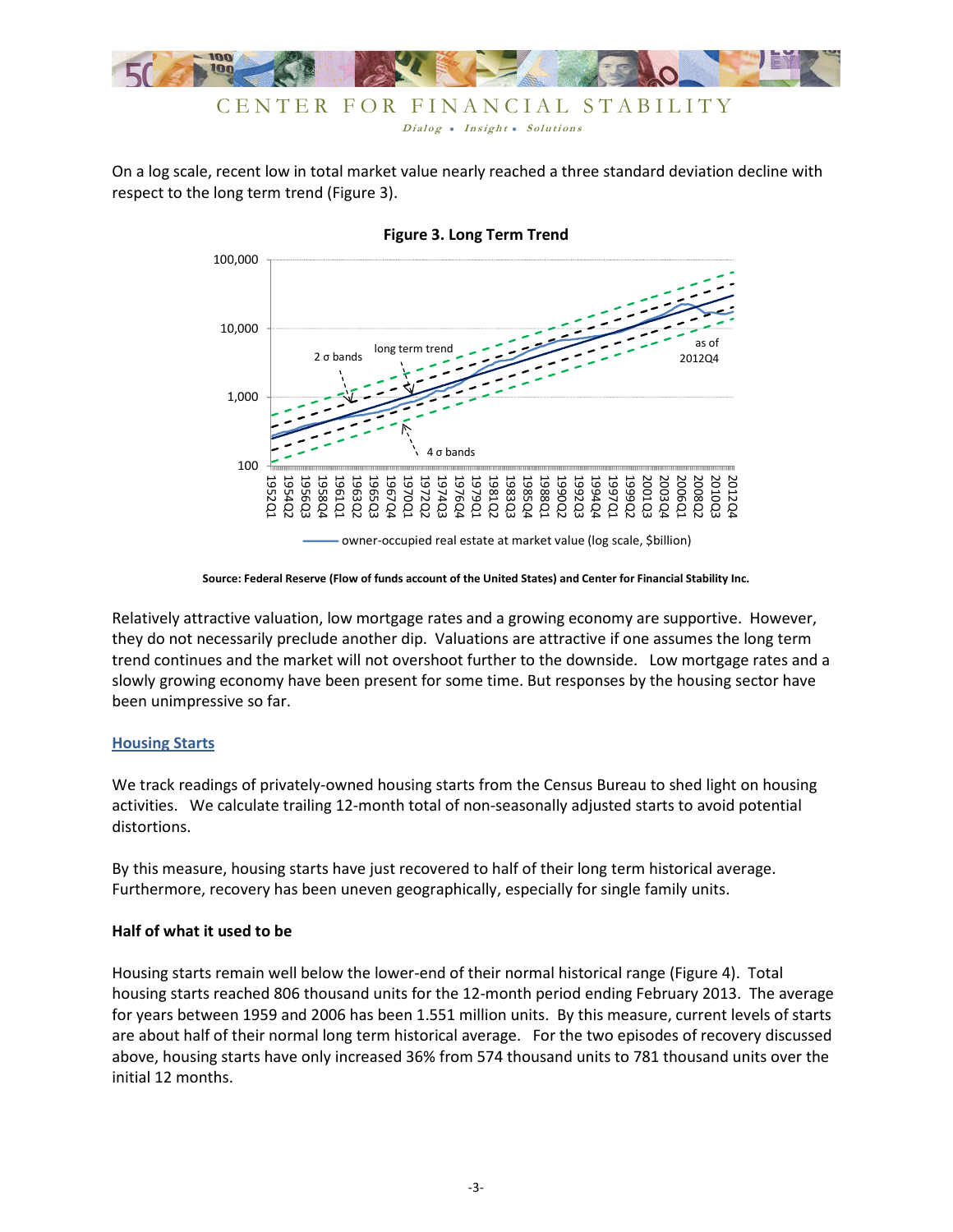





**Source: Census Bureau and Center for Financial Stability Inc.** 

# **Uneven rebound**

The recovery in housing starts is also uneven geographically. Figure 5 presents the ratio of total housing starts during the 12-month period ending February 2013 and those during the 12-month period ending February 2012. It is obvious that the national rebound is mainly driven by the west.





The disparity in single family starts is even greater. The northeast region has been notably lagging. This region represents 17.5% of the U.S. population and has top populous states such as New York, Pennsylvania, New Jersey and Massachusetts. During the 12-month period ending February 2013 and that ending February 2012, single family starts rose 12% in the northeast vs. 24% for all of U.S.

**Source: Census Bureau and Center for Financial Stability Inc.**